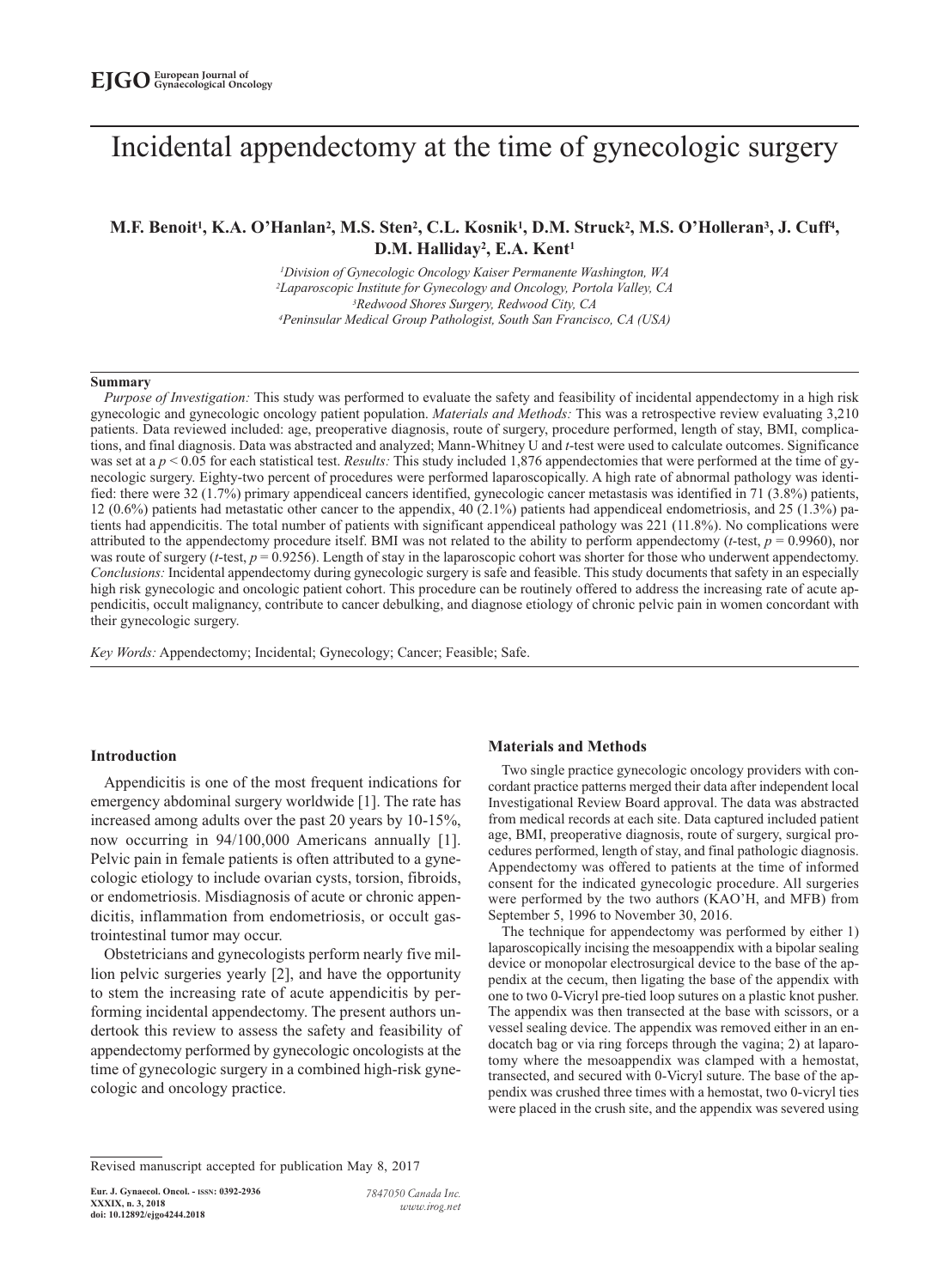Table 1. — *Surgico-pathologic findings and incidence.*

| Surgico-pathologic findings   | Incidence $(\% )$ |
|-------------------------------|-------------------|
| Appendiceal cancer/precancer  | 32(2.7%)          |
| Mucinous cystadenoma          | $8(0.4\%)$        |
| Schwannoma                    | $1(0.01\%)$       |
| Polyp                         | $12(0.6\%)$       |
| Gynecologic cancer metastasis | $71(3.8\%)$       |
| Metastatic other cancer       | $12(0.6\%)$       |
| Endometriosis                 | 40 $(2.1\%)$      |
| Appendicitis                  | $25(1.3\%)$       |
| Endosalpingosis               | $7(0.3\%)$        |
| Melanosis                     | $1(0.05\%)$       |
| Appendiceal diverticulum      | $2(0.1\%)$        |
| Nematode                      | $1(0.05\%)$       |

the scalpel. No appendiceal stumps were imbricated. The average time for appendectomy was evaluated and ranged between two to four minutes for each provider, for both surgical approaches.

The abstracted data was uploaded to Excel and analyzed using GraphPad and SPSS 22.0 programs. Mann Whitney-U tests were used for the nonparametric quantitative comparisons. *T*-test was used to compare continuous variables. All tests were considered significant at a  $p < 0.05$ .

## **Results**

In this study, 3,210 women underwent gynecologic surgery and 77 procedures were excluded as they were lower genital tract or palliative; 2,632 (81.99%) patients underwent laparoscopic approach and 516 (16.07%) had a laparotomy. There was no difference between the ability to perform appendectomy based on surgical route, either laparoscopic or laparotomy (*t*-test *p* = 0.9256) The number of appendectomies performed totalled 1,876. Eighteen percent of patients reviewed had a prior appendectomy.

Significant appendiceal final pathology occurred in 221 (11.8%) specimens. There were 32 (1.7%) primary appendiceal cancers/precancers identified: of these: 16 (0.85%) were invasive carcinoid tumor, eight (0.4%) invasive mucinous adenocarcinoma, and there were eight (0.4%) with precancerous hyperplasia. There were eight (0.4%) mucinous cystadenomas, one (0.01%) schwannoma, and 12 (0.6%) polyps. Gynecologic cancer metastasis was identified in 71 (3.8%) patients, in which appendectomy contributed to accurate staging and optimal debulking in all. In 12 (0.6%) patients, metastatic other cancer (breast, colon, pancreas, neuroendocrine, cholangiocarcinoma, lymphoma) to the appendix was identified. Forty (2.1%) patients had appendiceal endometriosis, 25 (1.3%) patients had appendicitis, seven (0.3%) patients had endosalpingosis identified, one (0.05%) patient had melanosis identified, two (0.1%) patients had an appendiceal diverticulum, and one (0.05%) patient had a nematode. Data is listed in Table 1.

The average age of those with appendiceal cancer was

56.22 years, ranging between 25-72 years. The average age of those with appendicitis was 45.06 years, ranging from 16-86 years.

Indication for surgery was: pelvic mass in 994 (30.96%) patients, uterine cancer or endometrial intraepithelial neoplasia (EIN) in 920 (28.66%) patients, fibroid uterus in 582 (18.13%) patients, cervical cancer or carcinoma in situ (CIS) in 139 (4.33%) patients, high risk breast ovarian cancer (HRBOC) in 132 (4.11%) patients, pelvic pain in 154 (4.79%) patients, prolapse in 92 (2.87%) patients, and female to male (FTM) in 97 (3.02%) patients. Postoperative diagnosis correlated well with preoperative diagnosis, with 900 (28%) having residual uterine cancer/EIN (*t*-test, *p* = 0.9879), 334 (20.4%) having ovarian cancer (*t*-test, *p* = 0.9161), 135 (4.2%) having cervical cancer/CIS residual (*t*test,  $p = 0.9801$ ), 892 (27.78%) having fibroids or adenomyosis (*t*-test,  $p = 0.7942$ ), 172 (5.35%) with endometriosis /pain (*t*-test, *p* = 0.9801), 96 FTM (3.02) (*t*-test, *p* = 0.9967), and 659 (20.53%) having benign final pathology from ovarian cysts, prolapse, or HRBOC (*t*-test, *p* = 0.9348).

No complications were attributed to the appendectomy procedure itself. The number of urologic complications to include ureteral transection, kink, or cystotomy was 39 (1.21%); 38.78% of all patients had a cystoscopy at the time of laparoscopic procedure. No urologic complication was related to appendectomy. There was one vaginal cuff dehiscence unrelated to appendectomy (early coitus).

There were 38 (1.1%) total postoperative infectious complications to include: cuff abscess, pneumonia, urinary tract infection, pelvic abscess from diverticulitis rupture, and anastomotic breakdown of bowel resection. Of these 38 patients, 16 (0.8%) had a concordant appendectomy, and all infections were unrelated to appendectomy itself.

BMI was not related to the ability to perform appendectomy. Fifty-six percent of patients with a BMI underweight to ideal had an appendectomy. Sixty percent of those with a BMI overweight to Class 3 had an appendectomy. The authors compared appendectomy procedures completed in those with a BMI of underweight and ideal to those with a BMI of overweight to Class 3, and no difference was identified (*t*-test  $p = 0.9660$ ).

Length of stay, when a laparoscopic cohort subset was reviewed independently, revealed that the cohort who had appendectomy had a shorter duration of admission of 1.1 *vs.* 1.3 days (Mann Whitney U, *p* < 0.001).

# **Discussion**

Review of the present outcomes for incidental appendectomy has documented that this procedure is safe and feasible. A high rate of significant pathology was identified to include appendicitis and cancer, both primary and metastatic to the appendix. The rates for appendicitis and gastrointestinal appendiceal primary cancer have been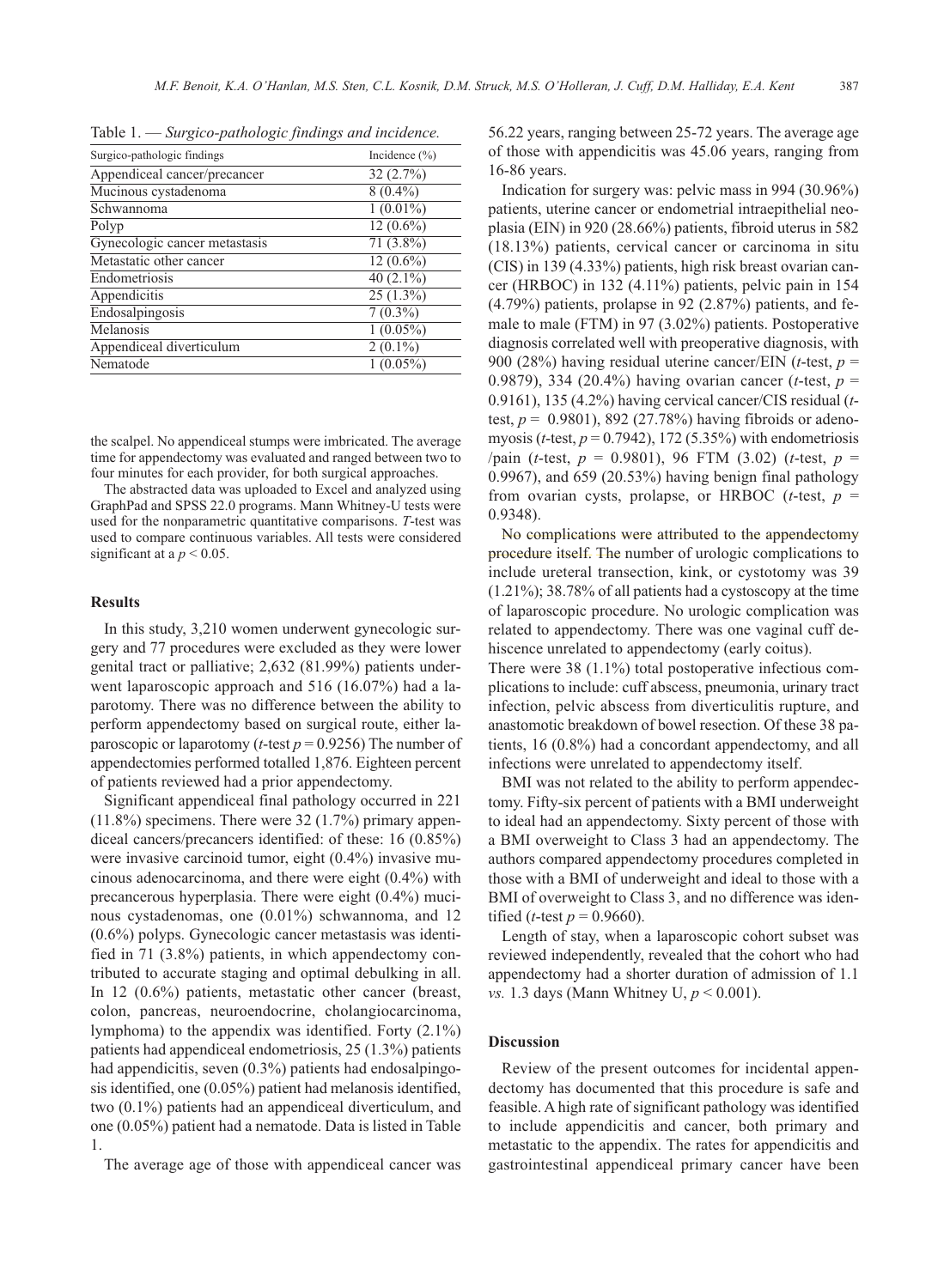noted to be on the rise in recent years. The rate of primary appendiceal cancer was shown to be 0.5% in one study of all appendectomy specimens performed for the initial diagnosis of acute appendicitis in 2009 [3]. A recent study of incidental appendectomy found a 58% rate pathologic changes [4]. In 1990, the estimated lifetime risk of developing acute appendicitis was 6.7% for females [5]. In 2008, the rate of acute appendicitis was shown to have increased across all age groups; with a 6% increment in adults age 30–69 years, from 7.6 to 9.4/10,000 persons/year [1]. Among females of all ages combined, the rate of appendicitis has increased from 6.1 to 7.9/10,000 women, yielding a 9% lifetime risk [1]. While the incidence of appendicitis drops by half from age 50 to age 80 (from 7.4 to 4/10,000), the 22% rate of perforation in that occurs in younger female rises to 50% by the age of 60, and 75% by the age of 80 [1, 6-11]. In senior women, surgical delay in diagnosis results in more wound infections, more multisystem complications, and a longer hospital stay [12]. The diagnosis of acute appendicitis can be confounded in women due to various adnexal pathologies, such as torsion, endometriosis, tumor, and infection; thus incidental appendectomy may mitigate delayed and missed diagnosis.

Prophylactic incidental appendectomy during open abdominal hysterectomy was recommended 50 years ago by Loeffler et al. [13]. Kovac and Cruikshank recommended appendectomy incidental to vaginal hysterectomy [14]. Pearce *et al.* recommended elective appendectomy incidental to cesarean delivery [15]. These authors all reported that the appendectomy took 9-12 minutes, and did not increase complications. Song *et al.* reported a series of 772 incidental appendectomies, performed laparoscopically, taking 12 minutes on average [16]. The present authors documented that the procedure took two to four minutes to perform via both laparoscopic and laparotomy approaches, and have likewise shown no increase in complications.

Gynecological indication for performing appendectomy can include management of chronic pelvic pain syndromes [17]. In one study of 190 women undergoing laparoscopic surgery for pelvic pain with concordant appendectomy, 154 (81%) appendices were diagnosed as having one or more abnormal findings, such as endometriosis, carcinoid, chronic appendicitis, periappendicitis, fibrous obliteration, and lymphoid hyperplasia [18]. Among endometriosis patients having appendectomy, appendiceal endometriosis was observed in 31% [19, 20]. This is consistent with the present data in that 63% of the patients with pelvic pain/preoperative endometriosis were diagnosed with appendiceal endometriosis, establishing cause for their pelvic pain. The present data then also confirms that appendectomy is indicated in surgeries for chronic pelvic pain [21, 22].

In 2014, the American College of Obstetricians and Gynecologists (ACOG) Committee on Gynecologic Practice affirmed that "women 35 years of age and younger would benefit the most from elective coincidental appendectomy," but ACOG remained uncertain whether the benefits of routine elective coincidental appendectomy outweigh the cost and risk of morbidity associated with this prophylactic procedure [23].

This review is the largest series of incidental appendectomy reported to date. The authors have shown that there is no increased risk with performing appendectomy at the time of other pelvic surgery, despite being performed in a very high risk population. This series of incidental appendectomy has improved the rate of cancer debulking, identified cause for pelvic pain (appendicitis, endometriosis), risk reduced for future appendicitis, and assisted with lower stage migration for gastrointestinal cancer. The present findings also agree with the substantial general surgical evidence confirming no increase in postoperative complications or infections with incidental appendectomy [24]. The present authors also support and provide evidence for further promotion of ACOG's Practice Statement of appendectomy at the time of pelvic surgery, but in women of all ages. If appendectomy were performed incident to all five million gynecologic surgeries performed yearly, the morbidity and mortality rates due to appendicitis in women would predictably decrease [25].

# **Conclusion**

This report of 1,876 incidental appendectomies is the largest series of incidental appendectomy to date and confirms that complication and infection rates where appendectomy was performed are not increased. The authors highlight the safety and feasibility for performing incidental appendectomy in gynecologic surgery.

# **References**

- [1] Buckius M.T., McGrath B., Monk J., Grim R., Bell T., Ahuja V.: "Changing epidemiology of acute appendicitis in the United States: study period 1993-2008". *J. Surg. Res.,* 2012, *175*, 185.
- [2] Oliphant S.S., Jones K.A., Wang L., Bunker C.H., Lowder J.L.: "Trends over time with commonly performed obstetric and gynecologic inpatient procedures". *Obstet. Gynecol.,* 2010, *116*, 926.
- [3] Connor S.J., Hanna G.B., Frizelle F.A.: "Appendiceal tumors: retrospective clinicopathologic analysis of appendiceal tumors from 7970 appendectomies". *Dis. Colon Rectum,* 1998, *41*, 75.
- [4] Chiarugi M., Buccianti P., Decanini L., Balestri R., Lorenzetti L., Franceschi M., *et al.*: "What you see is not what you get." A plea to remove a 'normal' appendix during diagnostic laparoscopy". *Acta Chir. Belg.,* 2001, *101*, 243.
- [5] Addiss D.G., Shaffer N., Fowler B.S., Tauxe R.V.: "The epidemiology of appendicitis and appendectomy in the United States". *Am. J. Epidemiol.,*1990, *132*, 910.
- [6] National Cancer Institute: "SEER Stat Fact Sheets: "Endometrial Cancer". Surveillance, Epidemiology, and End Results Program. National Institutes for Health, 2016. Available at: http://seer.cancer.gov/statfacts/html/corp.html
- [7] National Cancer Institute: "SEER Stat Fact Sheets: Ovarian Cancer". Surveillance, Epidemiology, and End Results Program. National In-